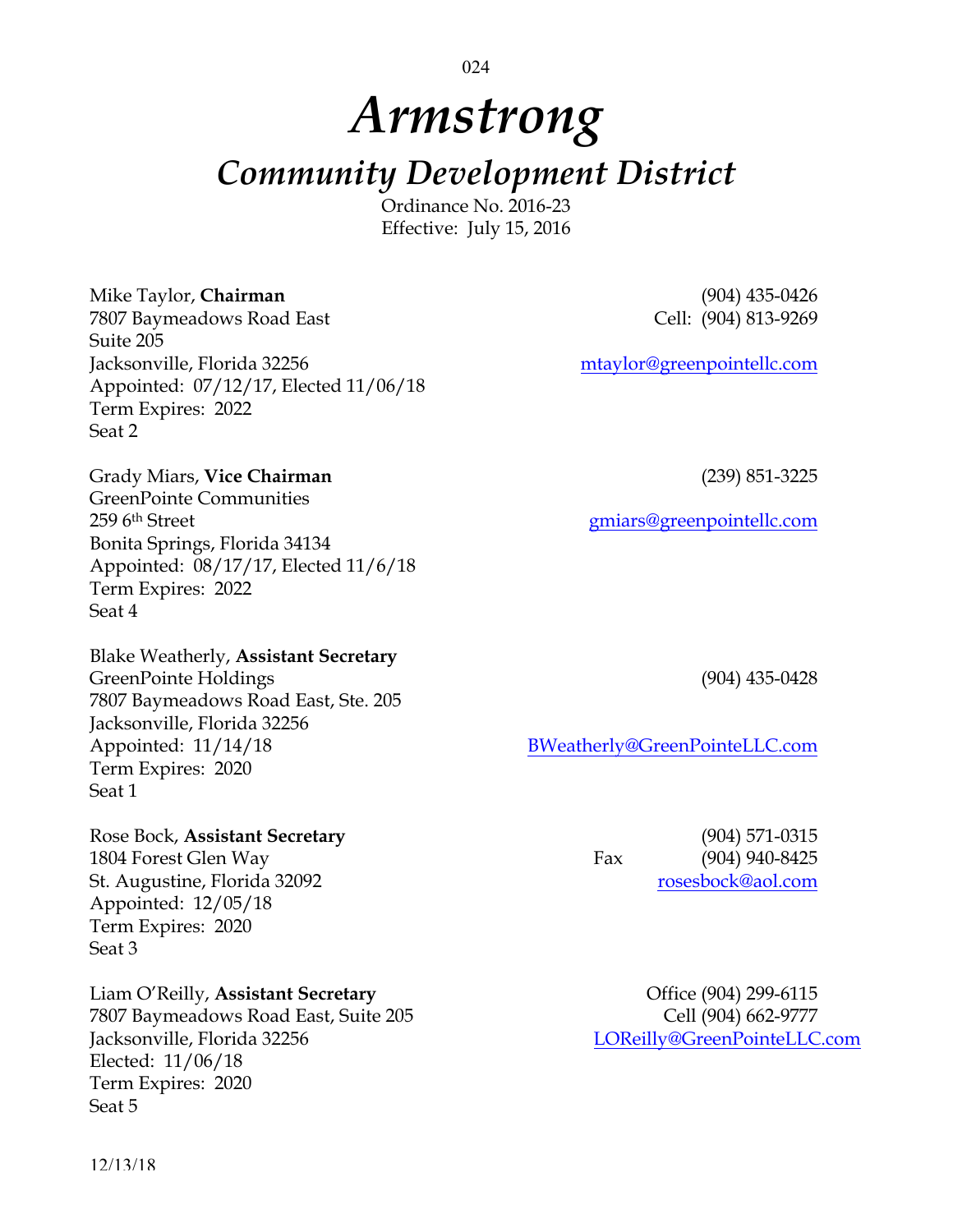#### Armstrong CDD 024

James Oliver – Assistant Secretary James A. Perry – Secretary & Treasurer Patti Powers – Assistant Treasurer Rich Hans – Assistant Treasurer Ernesto Torres – Assistant Secretary & Assistant Treasurer

#### **Attorney & Registered Agent**

| Katie Buchanan                     |            | $(850)$ 222-7500  |
|------------------------------------|------------|-------------------|
| Hopping Green & Sams               | <b>Fax</b> | $(850)$ 224-8551  |
| 119 South Monroe Street, Suite 300 |            |                   |
| Tallahassee, Florida 32301         |            | katieb@hgslaw.com |

#### **District Manager**

| James Perry                           |     |                  |
|---------------------------------------|-----|------------------|
| Governmental Management Services, LLC |     | $(904)$ 940-5850 |
| 475 West Town Place, Suite 114        | Fax | $(904)$ 940-5899 |
| St. Augustine, Florida 32092          |     | jperry@gmsnf.com |

#### **Engineer**

Keith Hadden (904) 269-9999 Hadden Engineering, Inc. Cell: (904) 868-7057 PO Box 9509

# **Developer**

East West Partners – Florida 3973 Eagle Landing Parkway Orange Park, Florida 32065

#### **Developer's Counsel**

**Underwriter**

**Underwriter's Counsel**

**Financial Advisor**

**Bond Counsel**

**Trustee**

# **Trustee's Counsel**

12/13/18 2

Fleming Island, Florida 32006 keithhadden@haddeneng.com